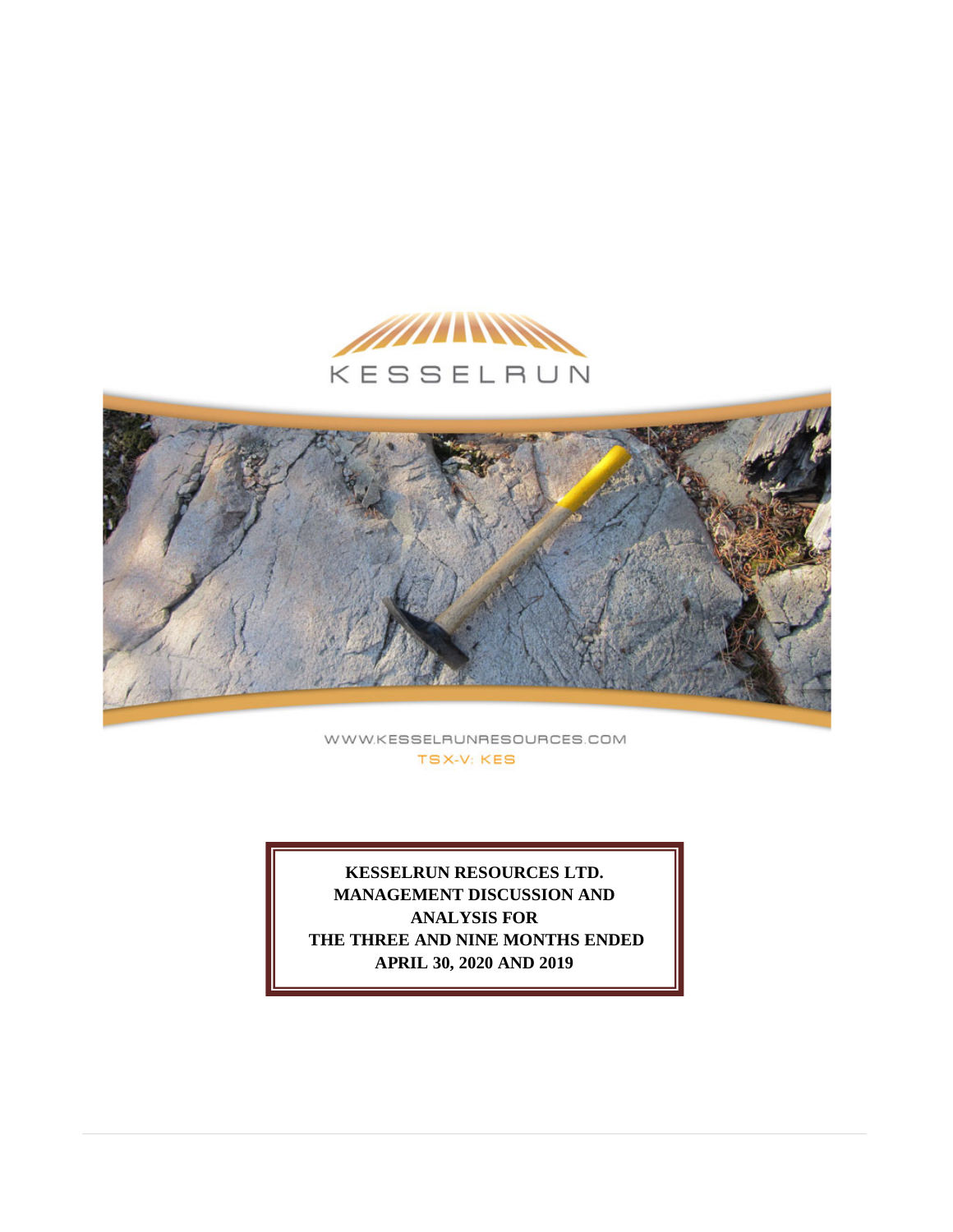

## **INTRODUCTION**

The following Management Discussion and Analysis ("MD&A") of Kesselrun Resources Ltd. (the "Company" or "Kesselrun"), has been prepared by management, in accordance with the requirements of National Instrument 51-102 as of June 26, 2020, and should be read in conjunction with unaudited interim condensed financial statements for the three and nine months ended April 30, 2020, and the related notes contained therein which have been prepared under International Financial Reporting Standards ("IFRS"). The information contained herein is not a substitute for detailed investigation or analysis on any particular issue. The information provided in this document is not intended to be a comprehensive review of all matters and developments concerning the Company. The Company is presently a "Venture Issuer" as defined in National Instrument 51-102. Additional information relevant to the Company's activities can be found on SEDAR at www.sedar.com and the Company's website at http://www.kesselrunresources.com.

All financial information in this MD&A has been prepared in accordance with IFRS and all dollar amounts are quoted in Canadian dollars, the reporting and functional currency of the Company, unless specifically noted.

#### **FORWARD-LOOKING STATEMENTS**

This MD&A contains certain forward-looking statements and information relating to the Company that are based on the beliefs of the Company's management as well as assumptions made by and information currently available to the management. When used in this document, the words "*anticipate*", "*believe*", "*estimate*", "*expect*" and similar expressions, as they relate to the Company or its management, are intended to identify forward-looking statements. This MD&A contains forward-looking statements relating to, among other things, regulatory compliance, the sufficiency of current working capital, the estimated cost and availability of funding for the continued exploration and development of the Company's exploration properties. Such statements reflect the current views of the management with respect to future events and are subject to certain risks, uncertainties and assumptions. Many factors could cause the actual results, performance or the Company's achievements to be materially different from any future results, performance or achievements that may be expressed or implied by such forward-looking statements.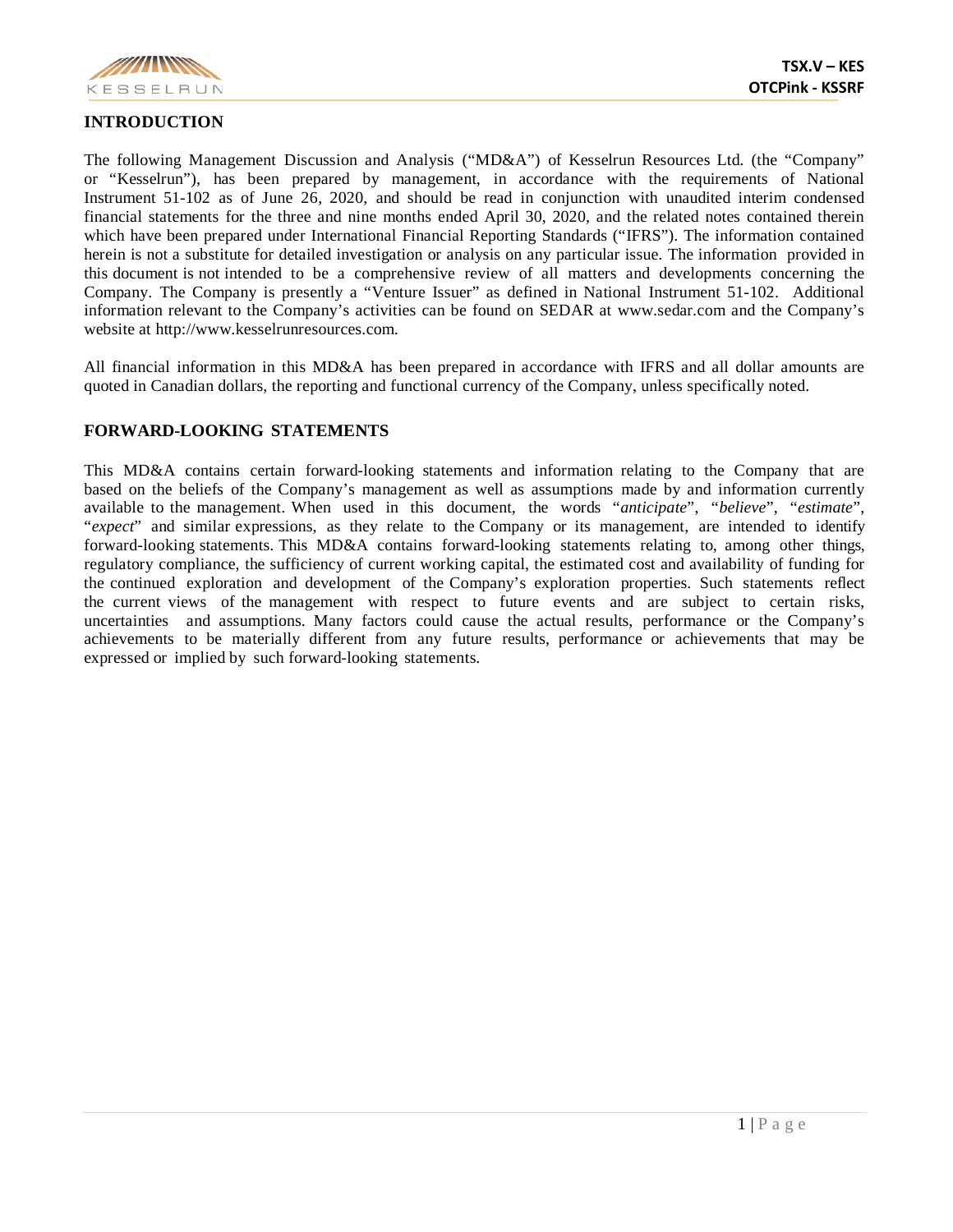

# **COMPANY OVERVIEW**

Kesselrun is a Canadian mineral exploration company incorporated on May 18, 2011, pursuant to the Business Corporations Act, British Columbia, and based in Thunder Bay, Ontario. The Company's principal focus is its Bluffpoint and Huronian properties. The Bluffpoint property is comprised of 122 mining claims covering approximately 8,890 hectares located in Bluffpoint Lake Township, with portions extending into the townships of Lawrence Lake, Napanee Lake and Barker Bay in the Kenora Mining Division of Northwestern Ontario. The Huronian property is comprised of 153 contiguous unpatented mining claims totaling approximately 4,800 hectares, plus four patented mining claims totaling approximately 404.3 hectares located in Moss Township, Thunder Bay Mining Division, Ontario. The Company does not have any assets or mineral properties that are in production.

# **Significant Events**

In June 2020 the Company announced a flow-through private placement (the "FT Offering") of up to \$600,000 consisting of flow-through units (the "FT Units") at a price of \$0.06 per FT Unit. The FT Unit will consist of one flow-through common share and one half of one common share purchase warrant (a "Warrant"). Each whole Warrant will entitle the holder to purchase one non-flow-through common share at a price of \$0.12 for one year from the closing date. The securities, when issued will be subject to a hold period of four months and one day from the date of closing of the FT Offering. The Company will use the proceeds from the FT Offering to conduct exploration on the Company's properties.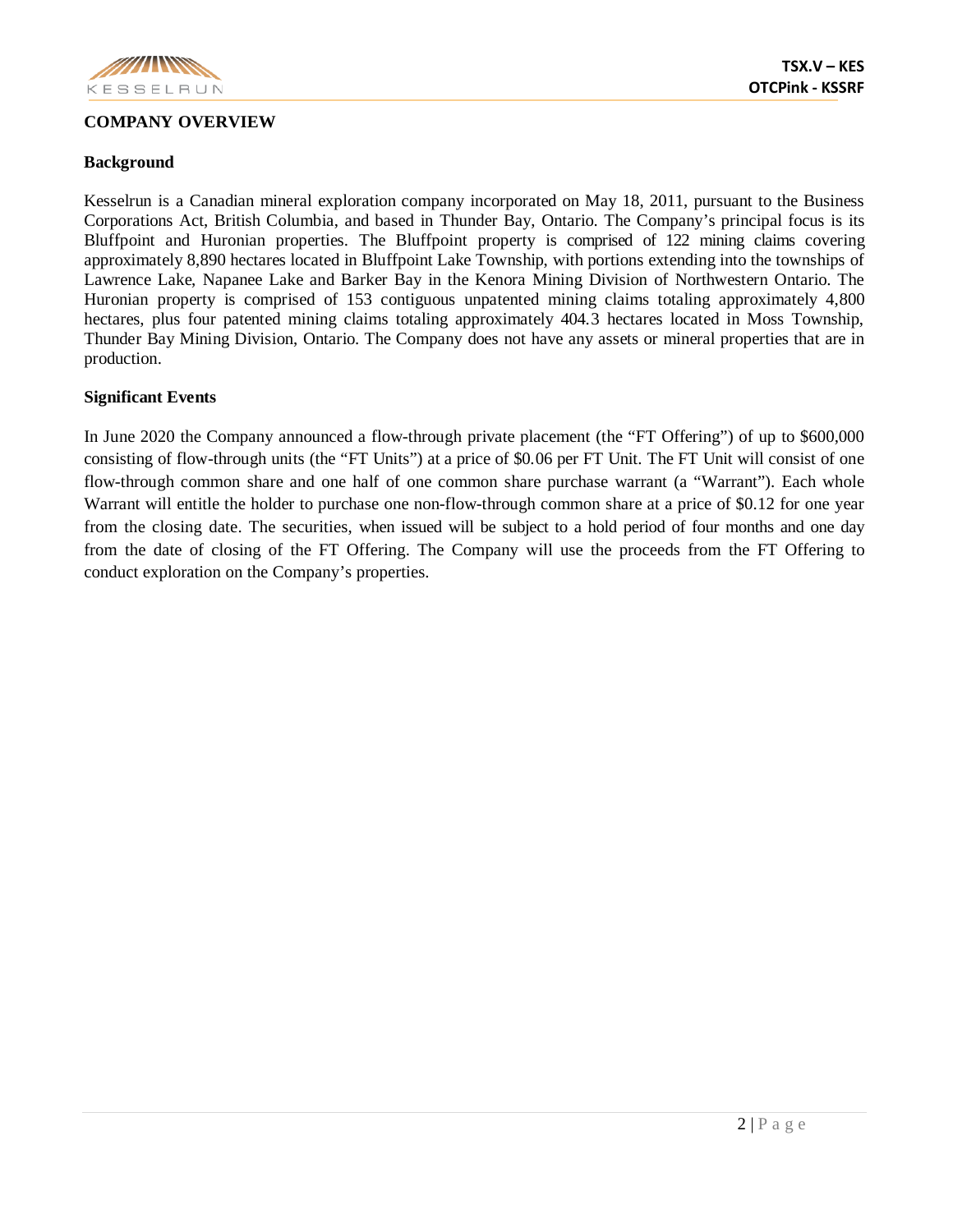

# **EXPLORATION PROJECTS**

As of the date of this MD&A the Company's interest in exploration and evaluation assets consists of the Bluffpoint Project and the Huronian Project (Figure 1).



**Figure 1. Project Locations**

# **BLUFFPOINT PROJECT**

# **Option Agreement**

On March 31, 2012, the Company entered into property option agreement (the "Option Agreement") with Michael Thompson (the "Initial Optionor") to acquire up to a 100% interest in 56 mining claims covering 11,408 hectares located in Bluffpoint Lake Township, with portions extending into the townships of Lawrence Lake, Napanee Lake and Barker Bay in the Kenora Mining Division of Northwestern Ontario (the "Bluffpoint Property").

The Option Agreement contained two options. The first option allowed the Company to acquire a 60% undivided interest in the Bluffpoint Property by issuing 4,000,000 common shares and paying the Initial Optionor \$200,000 within a two-year period. The second option allowed the Company to acquire remaining 40% interest in the Bluffpoint Property by making an additional payment of \$200,000 and issuing 2,000,000 common shares.

On April 30, 2013, in a private transaction, the Initial Optionor assigned 2/3's of his interest in the Option Agreement to Caitlin Jeffs and Neil Pettigrew (collectively referred to hereafter as the "Optionors") and agreed to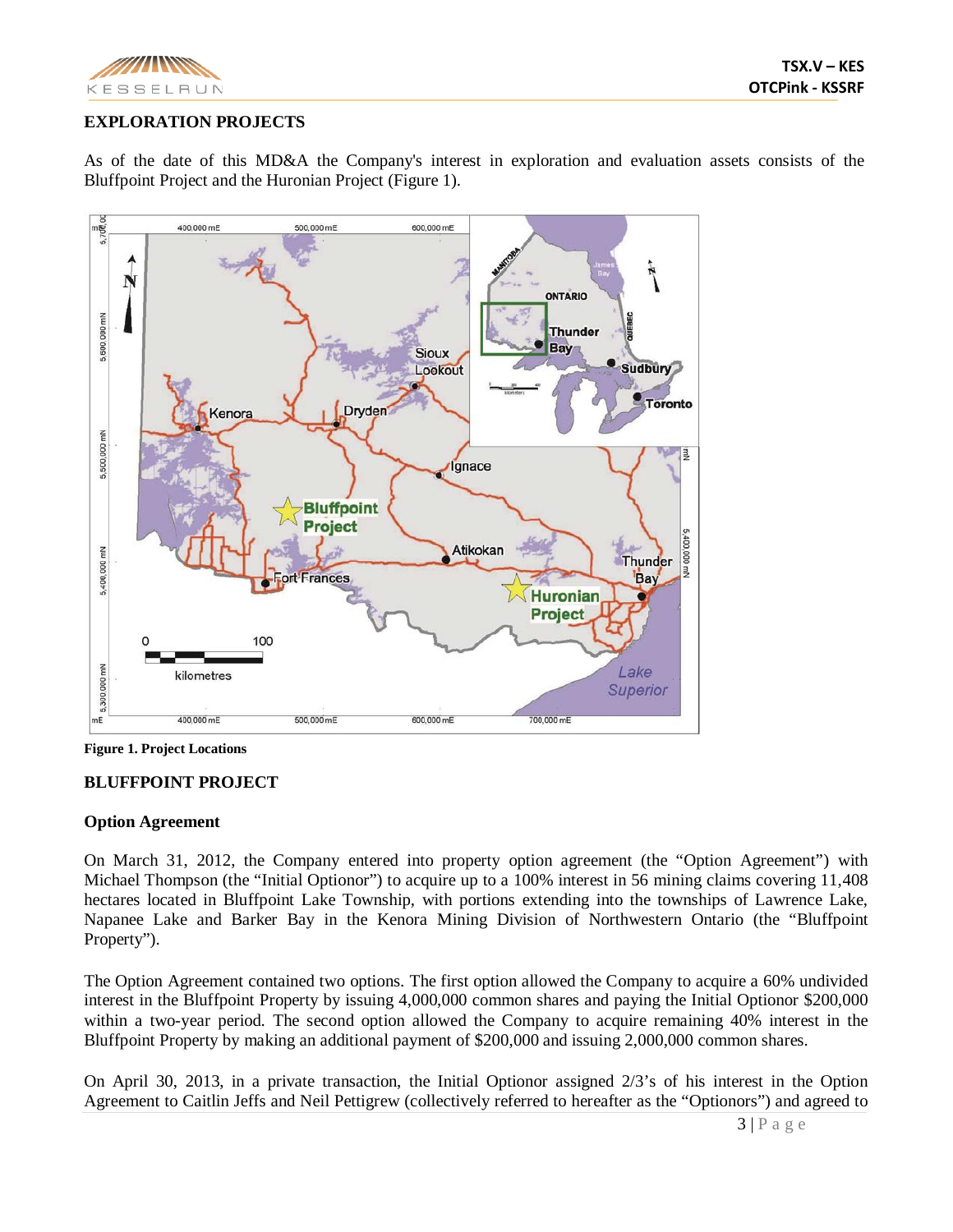

amend the Option Agreement reducing the cash payment and share issuance requirements for the Company to earn a 100% interest in the Bluffpoint Property (the "Amended Option Agreement"). As per the Amended Option Agreement, the Company was granted an exclusive right to acquire 100% interest in Bluffpoint Property by paying an additional \$200,000 and issuing an additional 2,000,000 common shares to the Optionors. The option was exercised on September 24, 2013, upon receiving an approval from the TSX Venture Exchange.

The Bluffpoint Property is subject to a net smelter returns royalty (the "NSR") payable to the Optionors equal to 2.0% NSR, of which 1.0% may be purchased by the Company at any time for the payment of \$1,000,000; leaving the Optionors with a final 1.0% NSR. If the Optionors decide to dispose of the remaining 1.0% NSR, the Company shall have the first right of refusal to acquire that remaining 1% NSR on the same terms and conditions that the Optionors propose to dispose of their NSR. If the Optionors propose to dispose of their NSR, the Optionors shall deliver to the Company written notice of the Optionors' intention to dispose of their NSR and the terms of the proposed disposition.

The Company shall have thirty days from receipt of such disposal notice to notify the Optionors in writing that the Company intends to exercise its first right of refusal and acquire the Optionors' NSR. If the Company has duly exercised its first right of refusal to acquire the NSR from the Optionors, the Company shall then have sixty days to deliver to the Optionors the full payment price for the NSR.

During Fiscal 2013, the Company staked an additional 47 mining claims covering 11,104 hectares adjacent and contiguous to the original Bluffpoint Property. Certain claims fell within the area of interest provisions of the Option Agreement and, as such, were added to the Bluffpoint Property claims and became subject to the terms of the Option Agreement. During Fiscal 2016, the Company staked two additional claims adjacent to the Straw Lake claim group within its Bluffpoint Property.

During Fiscal 2019, the Company acquired an additional 96 units, approximately 3,210 hectares in size. The new claims were acquired in the names of Michael Thompson, the CEO of the Company, and Caitlin Jeffs, a director of the Company, who are holding these claims for the benefit of the Company.

As part of the maintenance of the Bluffpoint Property, the Company may stake additional claims adjacent to its Bluffpoint Property, or allow some of the claims, with least geological potential not warranting further development, to expire. As of the date of this MD&A the total size of the Bluffpoint Project is approximately 8,890 hectares.

# **Property Acquisition and Exploration Costs**

During the nine-month period ended April 30, 2020, the Company did not expense any funds on the Bluffpoint Property. Bluffpoint Property acquisition and exploration costs incurred as of April 30, 2020, were as follows:

| Table 1. Bluffpoint Property acquisition and exploration costs |
|----------------------------------------------------------------|
|----------------------------------------------------------------|

|                                     | <b>April 30, 2020</b> | July 31, 2019 |
|-------------------------------------|-----------------------|---------------|
| Balance, beginning                  | 659.553               | 653,415       |
| Acquisition costs during the period | -                     | 5.760         |
| Deferred exploration expenditures:  |                       |               |
| Claim maintenance                   | -                     | 378           |
| Balance, ending                     | 659.553               | 659,553       |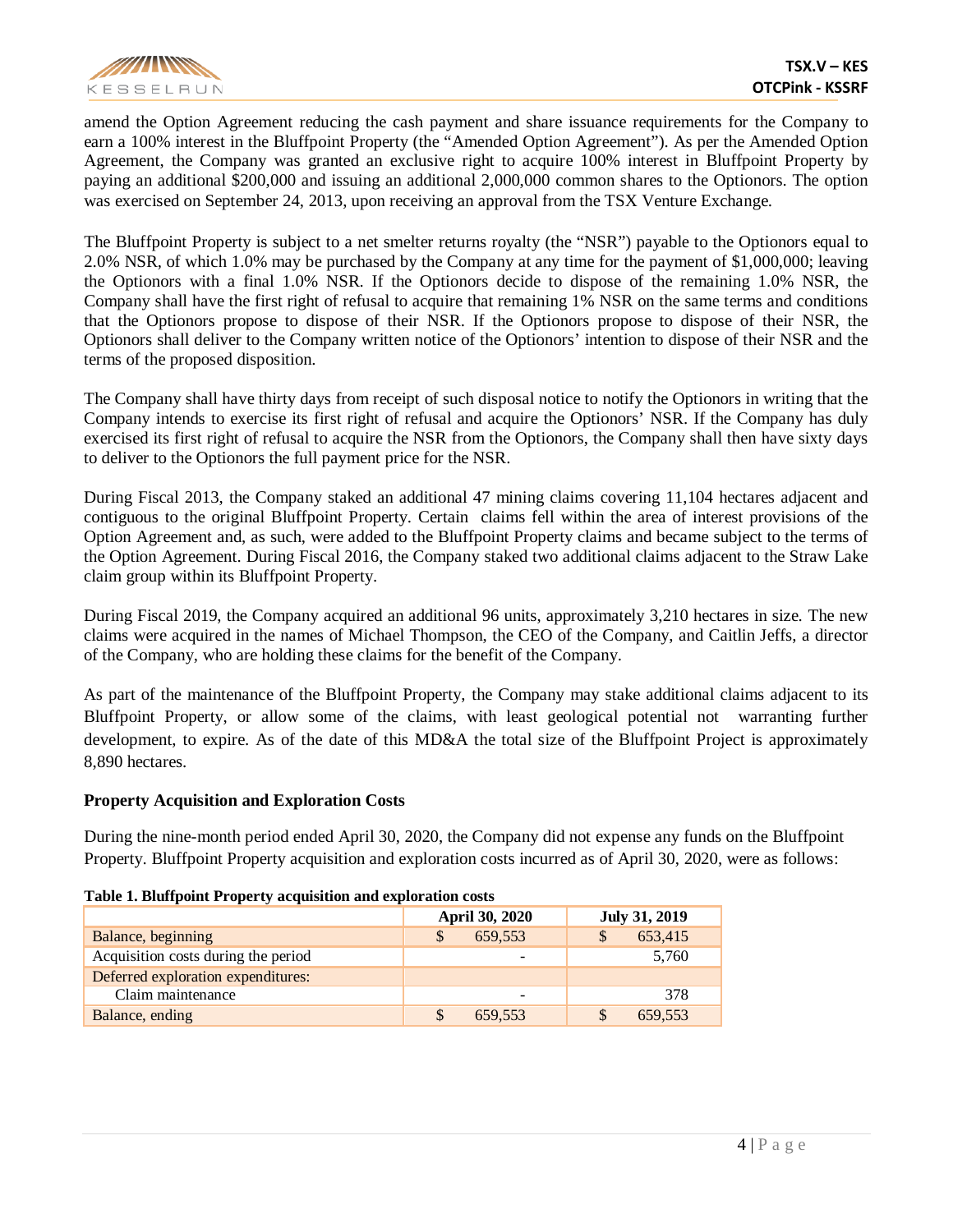

#### **HURONIAN PROPERTY**

On June 28, 2016, the Company entered into a purchase agreement to acquire a 100% interest in the Huronian Gold Project (the "Huronian Property") from Chalice Gold Mines Limited and its wholly owned subsidiary, Coventry Resources Ontario Inc., and Pele Mountain Resources Inc. and its wholly-owned subsidiary, Pele Gold Corporation (the "Vendors"). In consideration for the purchase, the Company issued the Vendors 4,000,000 common shares.

The Huronian Project consists of 153 contiguous unpatented mining claims totaling approximately 4,640 hectares, and four patented mining claims totaling approximately 404.3 hectares located in Moss Township, Thunder Bay Mining Division, Ontario.

Huronian Project is subject to the NSR as detailed in the table below:

| Township/Area | <b>Claim Type</b> | Claims | Area (ha) | <b>Total NSR</b> |
|---------------|-------------------|--------|-----------|------------------|
| <b>Moss</b>   | Unpatented        | 96     | 3,520.0   | 2.0%             |
| <b>Moss</b>   | Unpatented        | 57     | 1,120.0   | 2.5%             |
| <b>Moss</b>   | Patented          |        | 274.8     | 2.0%             |
| <b>Moss</b>   | Patented          |        | 129.5     | 2.5%             |
| <b>Total</b>  |                   | 157    | 5,044.3   |                  |

**Table 2. Huronian Property - NSR**

The Company retains a right to purchase up to 50% of the NSR by paying the Vendors up to \$2,000,000. In addition, the Company retains a right of first refusal to acquire the NSR at the same terms and prices that would be set out in any arm's length third party offer.

On February 15, 2017, the Company entered into a purchase agreement with an arms-length party to acquire a 100% interest in a key mining claim adjacent to the Huronian Property. In consideration for the purchase, the Company issued 200,000 shares of the Company's common stock and made a one-time payment of \$20,000. The claim was added to the Huronian Property.

# **Property Acquisition and Exploration Costs**

During the nine-month period ended April 30, 2020 and for the year ended July 31, 2019, the Company incurred the following acquisition and exploration costs:

|  |  | Table 3. Huronian Property acquisition and exploration costs |  |
|--|--|--------------------------------------------------------------|--|
|  |  |                                                              |  |

| Tubic of true official Troperty aequipment and exproration costs |                           |                      |  |  |
|------------------------------------------------------------------|---------------------------|----------------------|--|--|
|                                                                  | April 30, 2020            | <b>July 31, 2019</b> |  |  |
| Balance, beginning                                               | 1,825,125<br>$\mathbb{S}$ | 1,821,551            |  |  |
| Deferred exploration expenditures                                |                           |                      |  |  |
| Assaying                                                         | 5,512                     |                      |  |  |
| Claim maintenance                                                | 1,617                     | 2,000                |  |  |
| Camp costs                                                       | 18,065                    |                      |  |  |
| Equipment rental                                                 | 31,775                    |                      |  |  |
| Geology                                                          | 81,437                    | 1,574                |  |  |
| Sub-total, deferred exploration expenditures                     | 138,406                   | 3,574                |  |  |
| Balance, ending                                                  | 1,963,531<br>\$           | 1,825,125            |  |  |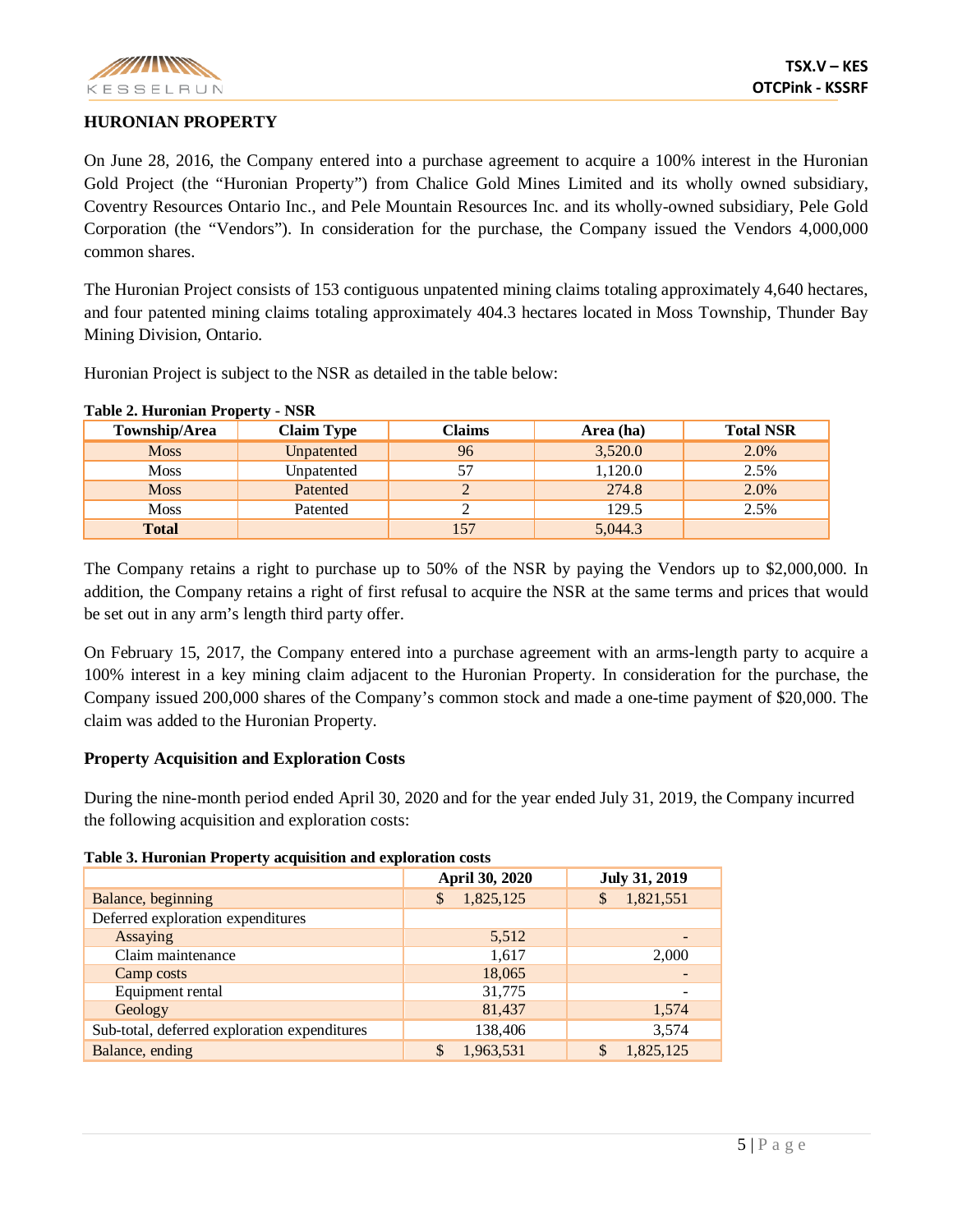

#### **Recent Exploration Activities**

In late August 2019 crews were mobilized to the Huronian Project to initiate an exploration program (the "Program"). The goal of the Program was to complete detailed structural mapping of trenches that were excavated in 2017 and to excavate two new trenches on the southwest Moss Lake target geology.

In 2017 several trenches were excavated in the central part of the project area with the goals of testing favourable geophysical targets and to gain structural and lithological information on a portion of the project area that is covered by glacial tills and therefore having little geological information or historic exploration work. Preliminary mapping was performed in 2017 prior to the onset of winter conditions. Approximately 1,500 metres of these trenches were washed and detailed mapped; 406 channel samples were collected from these trenches for geochemical analysis. Structural and geochemical interpretation is ongoing and preliminary results have led to a better understanding of the tectonic and fluid path history of the project area.

In the southern portion of the property two new trenches were excavated which targeted the southwest extensions of the Moss Lake geology. The approximately 750 metres of trenches were washed, detailed mapped and channel sampled with 294 samples submitted for geochemical analysis. A broad zone of shearing and alteration was encountered with anomalous gold values. Structural and geochemical interpretation is ongoing and it is believed the results will assist in defining drill targets in this portion of the project.

# **COMMITMENTS**

In order to keep the Bluffpoint Property and the Huronian Property in good standing, the Company is required to complete certain annual exploration activities. The cost of these exploration activities is determined based on the size of the claims. The Company continuously monitors status of its claims and, should it decide that the exploration of certain claims within a property is not in the Company's best interests at any given year, the Company retains the right to drop such claims.

#### **QUALIFIED PERSON**

Michael Thompson, P. Geo., President and Chief Executive Officer of Kesselrun, is the Qualified Person responsible for the Bluffpoint Property and the Huronian Property projects as defined by National Instrument 43- 101.

# **SELECTED FINANCIAL INFORMATION**

#### **Table 4. Comparison of financial condition**

|                                               | Nine months<br>ended<br><b>April 30, 2020</b> | Year<br>ended<br><b>July 31, 2019</b> |
|-----------------------------------------------|-----------------------------------------------|---------------------------------------|
| Working capital                               | 112,964<br>\$                                 | 580,157<br>S                          |
| Current assets                                | 737,208<br>\$                                 | 1,087,683                             |
| <b>Exploration and evaluation assets</b>      | 2,623,084<br>$\$\$                            | 2,484,678<br>$\mathbb{S}^-$           |
| <b>Total liabilities</b>                      | 624,244<br>\$                                 | 507,526<br>S                          |
| Share capital and share-based payment reserve | \$<br>6,582,015                               | 6,558,273<br>S                        |
| Deficit                                       | 3,845,967<br>\$                               | 3,493,438                             |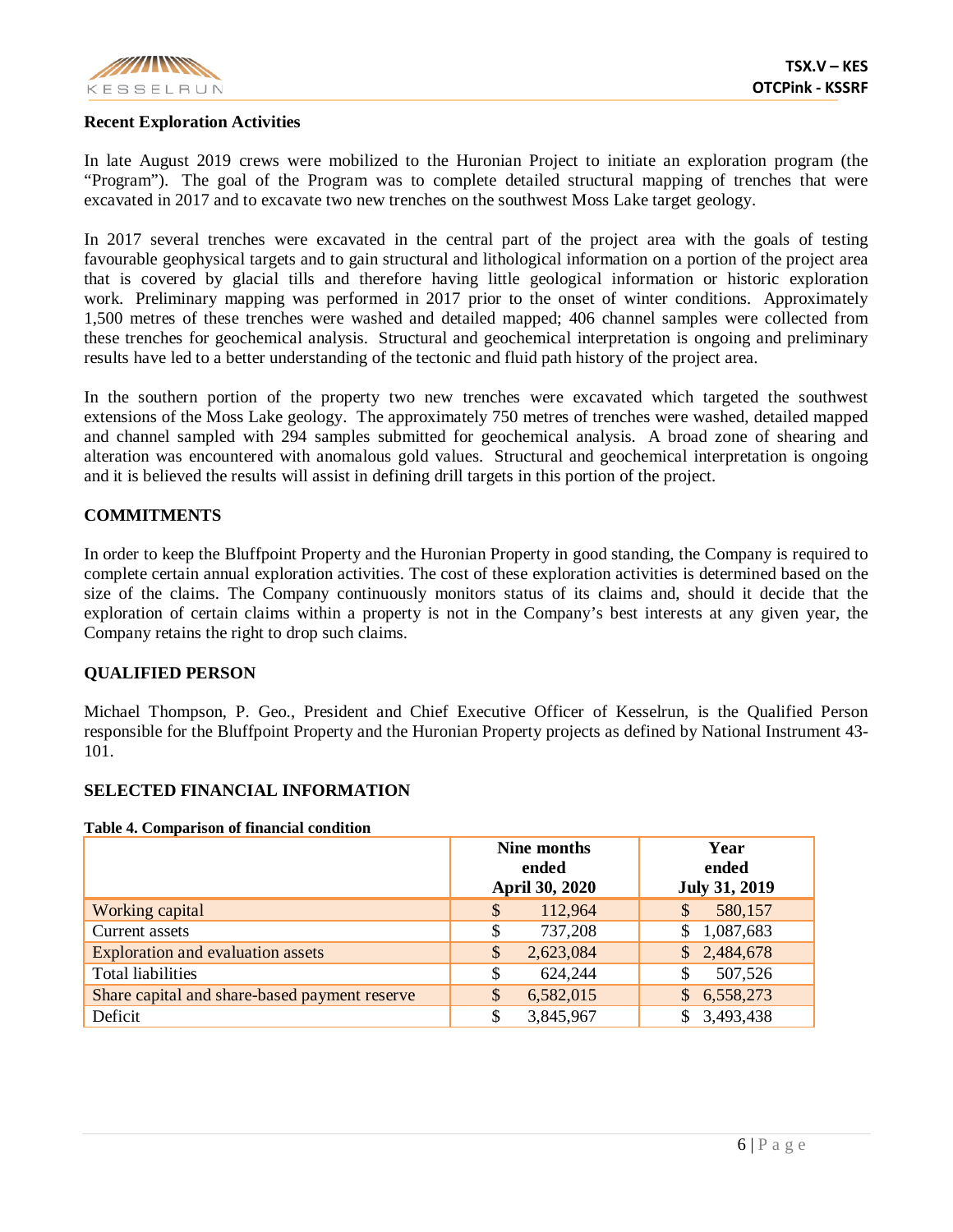

#### **RESULTS OF OPERATIONS**

During the three-month period ended April 30, 2020, the Company reported a net loss of \$105,357 as compared to net loss of \$404,618 the Company incurred during the comparative period ended April 30, 2019. On a year-to-date basis, the Company reported a net loss of \$352,529 as compared to net loss of \$777,598 the Company incurred during the comparative period ended April 30, 2019.

During the three months ended April 30, 2020, the Company's operating expenses remained comparable to the operating expenses the Company incurred during the three months ended April 30, 2019. The \$2,806 increase from \$64, 249 the Company incurred during the three-month period ended April 30, 2019, to \$67,055 the Company incurred during the three-month period ended April 30, 2020, was associated with \$2,366 increase in accounting and audit fees, which increased from \$4,634 the Company incurred during the three-month period ended April 30, 2019 to \$7,000 the Company incurred during the three-month period ended April 30, 2020, and \$1,323 in share-based compensation. These increases were offset by \$608 decrease in office expenses to \$785, \$494 decrease to meals and entertainment expenses, which amounted to \$675 for the three-month period ended April 30, 2020, and by \$309 decrease to filing fees, which accounted for \$6,132 for the three-month period ended April 30, 2020, as opposed to \$6,441 incurred during the three-month period ended April 30, 2019.

During the nine months ended April 30, 2020, the Company's operating expenses increased by \$27,085, from \$172,380 the Company incurred during the nine-month period ended April 30, 2019, to \$199,465 the Company incurred during the nine-month period ended April 30, 2020. The largest factor that contributed to the increase in operating expenses during the nine-month period ended April 30, 2020 was attributed to \$24,530 increase in share-based compensation, which increased from a recovery of \$788 the Company incurred during the ninemonth period ended April 30, 2019 to \$23,742 the Company incurred during the nine-month period ended April 30, 2020.

During the nine-month period ended April 30, 2020, the Company incurred \$18,000 in administrative fees, and \$45,000 in management fees; these fees remained unchanged in relation to the expenses incurred during the nine-month period ended April 30, 2019. The accounting and audit fees increased by \$4,727 to \$21,361, and were related to increased audit fees for the year ended July 31, 2019; whereas consulting fees decreased by \$2,500 to \$63,000. The accounting (not including the services provided to the Company by its independent auditing firm), administrative, and management services are provided to the Company by private entities controlled by the Company's CFO and CEO, who agreed to set monthly fees. All other expenses remained consistent in comparison to the expenses incurred during the nine-month period ended April 30, 2019.

In addition to the regular business operating expenses, the Company's overall net loss for the three months ended April 30, 2020, was effected by \$12,055 loss on the sale of the Company's marketable securities represented by First Mining Shares ("FM Shares") (April 30, 2019 - \$1,037 gain) and \$24,350 unrealized loss associated with revaluation of the FM Shares (April 30, 2019 - \$339,675), which resulted from the decrease in market value of the FM Shares. In addition, the Company accrued \$1,897 in interest on the note payable the Company issued to Fladgate Exploration Consulting Corporation ("Fladgate") (April 30, 2019 - \$1,731).

During the nine-month period ended April 30, 2020, the Company's overall net loss was effected by \$8,830 loss on the sale of the FM Shares (April 30, 2019 - \$27,437 gain) and \$138,575 unrealized loss associated with revaluation of FM Shares (April 30, 2019 - \$627,450), which resulted from the decrease in market value of the FM Shares. In addition, the Company accrued \$5,659 in interest on the note payable the Company issued to Fladgate (April 30, 2019 - \$5,205).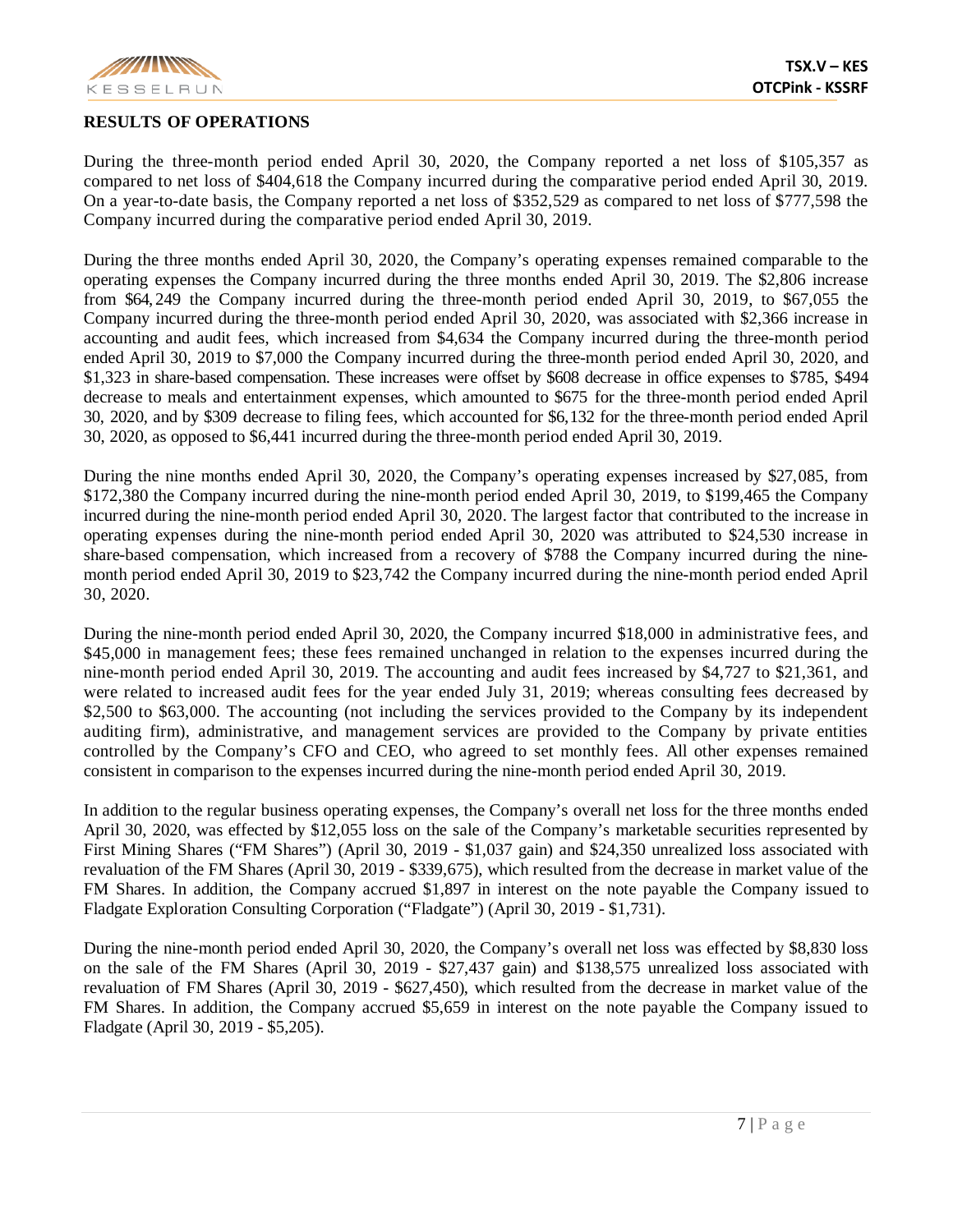

## **Summary of Quarterly Results**

|                                   | April 30, 2020   | <b>January 31, 2020</b>     | <b>October 31, 2019</b>   | <b>July 31, 2019</b> |
|-----------------------------------|------------------|-----------------------------|---------------------------|----------------------|
| Net Income (Loss)                 | (105, 357)<br>\$ | (49, 586)<br>\$             | (197, 586)<br>\$          | (43,160)<br>\$       |
| Income (Loss) per Share           | (0.00)           | (0.00)                      | (0.01)                    | (0.00)               |
| <b>Exploration and Evaluation</b> |                  |                             |                           |                      |
| Assets                            | 2,623,084        | 2,621,467<br>$\mathbb{S}^-$ | 2,621,467<br>$\mathbb{S}$ | 2,484,678            |
| <b>Total Assets</b>               | 3,360,292        | 3,530,266                   | 3,548,141                 | 3,572,361            |
| <b>Working Capital</b>            | 112.964<br>S     | 218,615<br>\$               | 245,782                   | 580,157<br>\$        |
|                                   |                  |                             |                           |                      |
|                                   | April 30, 2019   | <b>January 31, 2019</b>     | <b>October 31, 2018</b>   | July 31, 2018        |

#### **Table 5. Summary of quarterly results**

|                                   | April 30, 2019 | <b>January 31, 2019</b>   | <b>October 31, 2018</b> | <b>July 31, 2018</b> |
|-----------------------------------|----------------|---------------------------|-------------------------|----------------------|
| Net Income (Loss)                 | (404, 618)     | 211,117                   | (584,097)               | (398, 977)           |
| Income (Loss) per Share           | 0.01)          | 0.01                      | (0.02)                  | (0.01)               |
| <b>Exploration and Evaluation</b> |                |                           |                         |                      |
| Assets                            | 2,483,300      | 2,474,966<br>$\mathbb{S}$ | 2,474,966               | 2,474,966            |
| <b>Total Assets</b>               | 3,586,646      | 3,970,026                 | 3,737,539               | 4,303,283            |
| <b>Working Capital</b>            | 624.695        | 1,037,647                 | 827,110                 | 1,411,415            |

## **Liquidity and Capital Resources**

As at April 30, 2020, the Company had \$167,900 (July 31, 2019 - \$197,131) in cash, current assets of \$737,208 (July 31, 2019 - \$1,087,683) and current liabilities of \$624,244 (July 31, 2019 - \$507,526) with working capital of \$112,964 (July 31, 2019 – \$580,157). The largest component of the Company's current assets was attributed to \$547,875 equity investment in 2,435,000 FM Shares (July 31, 2019 - \$873,450). Other current assets included sales tax receivable totalling \$5,133 (July 31, 2019 - \$8,946), and prepaid expenses totalling \$16,300 (July 31, 2019 - \$8,156).

During the nine-month period ended April 30, 2020, the Company supported its operations through sale of FM Shares. During the nine-month period ended April 30, 2020, the Company sold 800,000 FM Shares for net proceeds of \$178,170.

Aside from an ability to sell FM Shares, the Company does not have any additional sources of immediate cash flows. Should the Company require additional financing to continue exploration of its current mineral claims, acquire additional claims, and to support general operating activities, the Company may sell any part of its equity investment in FM Shares, or may choose to offer its equity securities, primarily through private placements for cash.

The Company has not pledged any of its assets as security for loans, or otherwise is not subject to any debt covenants. Based on current information, the Company anticipates that its working capital is sufficient to meet its expected ongoing obligations for the coming year.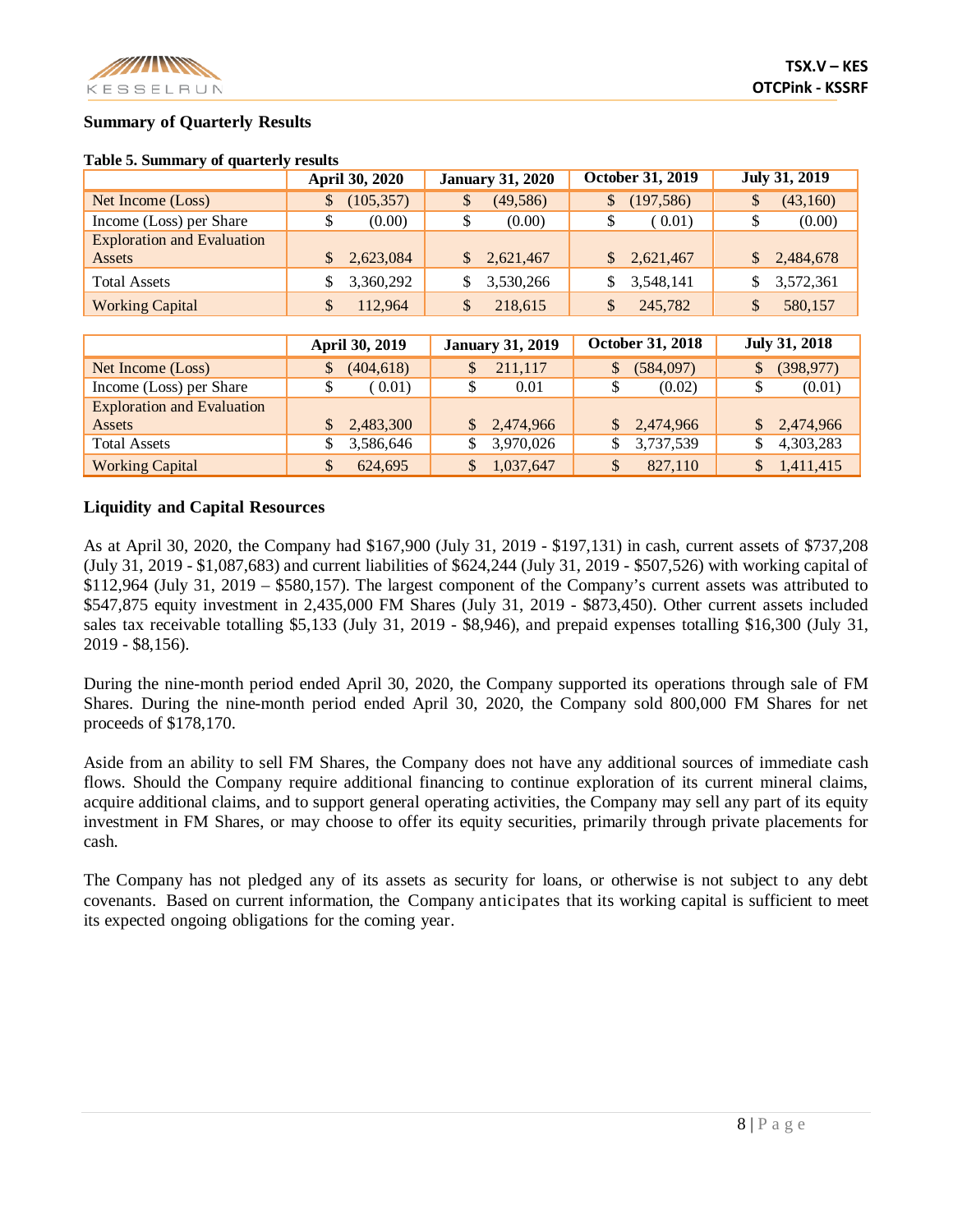

# **Transactions with Related Parties**

During the nine-month periods ended April 30, 2020 and 2019, the Company had the following transactions with related parties:

#### **Table 6. Related Party Transactions**

|                                                                                                      | Nine months ended April 30, |         |      |        |
|------------------------------------------------------------------------------------------------------|-----------------------------|---------|------|--------|
|                                                                                                      | 2020                        |         | 2019 |        |
| Fladgate for exploration and evaluation expenditures incurred $^{(1)}$                               |                             | 138,406 |      |        |
| Da Costa Management Corp., for accounting, consulting, and<br>administrative services <sup>(2)</sup> |                             | 54,000  |      | 54,000 |
| Flyrock Capital, for management fees $^{(3)}$                                                        |                             | 45,000  |      | 45,000 |

(1) Fladgate is a full service geological consulting firm with over 30 employees/contractors, which conducts all mineral exploration activities on behalf of the Company. Fladgate invoices the Company periodically when exploration is active at competitive industry standard rates. Fladgate is part owned by Michael Thompson, Chief Executive Officer and a director of Kesselrun and Caitlin Jeffs, a director of Kesselrun, each owning 33.33% of Fladgate.

 $\alpha$  Da Costa Management Corp. is a private company owned by John da Costa, the Chief Financial Officer and a director of Kesselrun.

(3) Flyrock Capital (1796795 Ontario Inc.) is a private company owned by Michael Thompson.

#### **Amounts due to Related Parties**

Amounts due to related parties consist of amounts owed directly to the officers and directors of the Company and to private companies controlled by the officers and directors of the Company. These amounts are unsecured, noninterest bearing and due on demand. At April 30, 2020, the amount payable to related parties was \$517,815 (July 31, 2019 - \$404,245).

At April 30, 2020, the Company was indebted to Fladgate in the amount of \$97,397 (July 31, 2019 - \$91,738) under the note payable the Company issued to Fladgate during the year ended July 31, 2017 (the "Loan"). The Loan is unsecured, due on demand and accumulates interest at a rate of 8% per annum compounded monthly. During the nine-month period ended April 30, 2020, the Company accrued \$5,659 in interest (April 30, 2019 - \$5,205).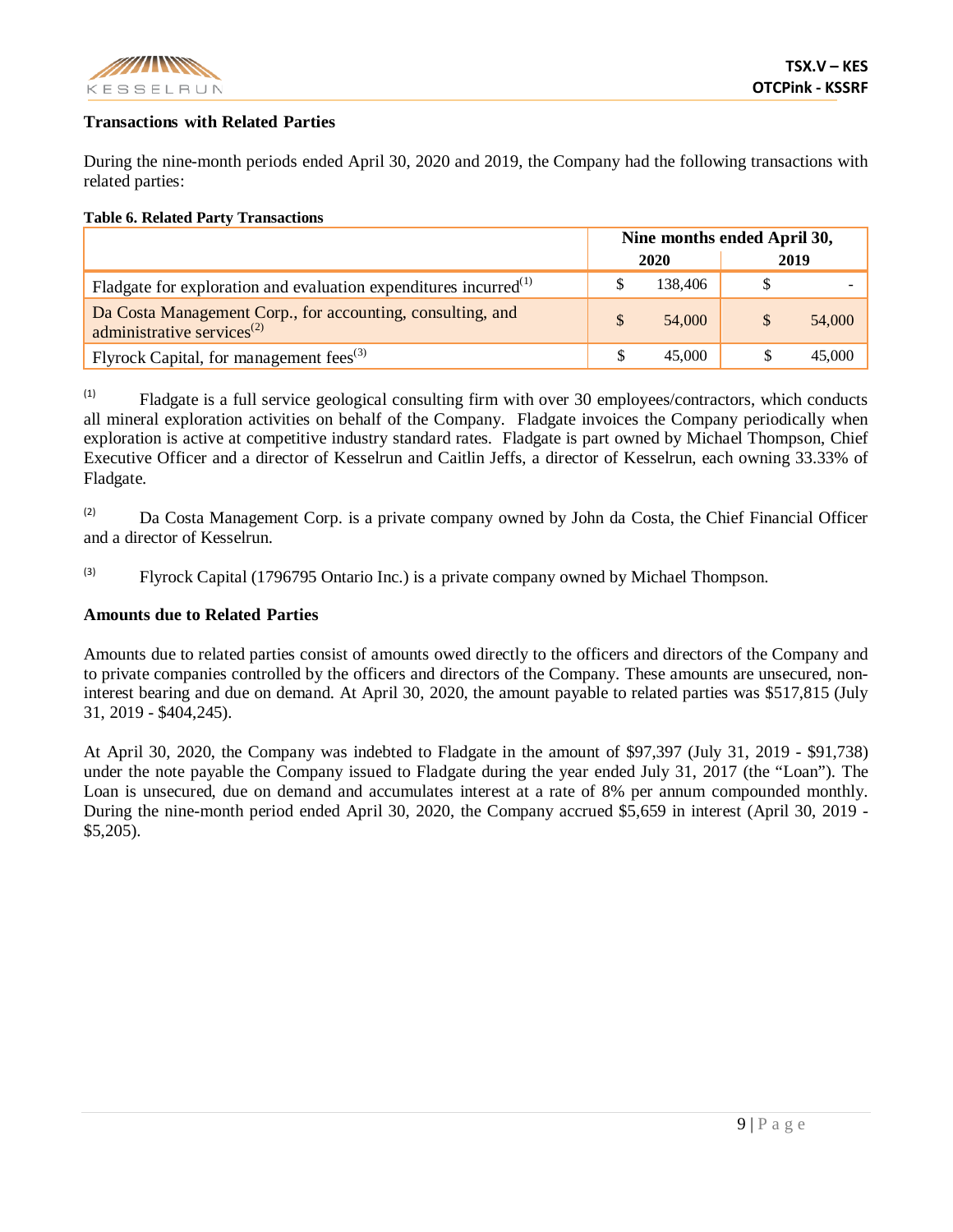

# **Outstanding Share Data**

| <b>Table 7. Share Data</b> |               |                                                                    |
|----------------------------|---------------|--------------------------------------------------------------------|
| <b>Type</b>                | <b>Amount</b> | <b>Conditions</b>                                                  |
| <b>Common shares</b>       | 37,763,483    | Issued and outstanding                                             |
| Stock options              | 300,000       | Exercisable into 300,000 common shares at a price of \$0.06        |
|                            |               | per share until April 13, 2021                                     |
| <b>Stock options</b>       | 595,000       | Exercisable into 595,000 common shares at a price of \$0.11        |
|                            |               | per share until May 31, 2021                                       |
| Stock options              | 1,650,000     | Exercisable into $1,650,000$ common shares at a price of \$0.10    |
|                            |               | per share until December 21, 2022                                  |
| <b>Stock options</b>       | 400,000       | Exercisable into 400,000 common shares at a price of \$0.05        |
|                            |               | per share until January 16, 2025                                   |
| Stock options              | 100,000       | Exercisable into 100,000 common shares at a price of \$0.05        |
|                            |               | per share until January 16, 2025. These options vest over a period |
|                            |               | of 12 months at a rate of 25,000 options per quarter beginning on  |
|                            |               | April 16, 2020                                                     |
|                            | 40,808,483    | Total shares outstanding (fully diluted)                           |

As at the date of this MD&A, the following securities were outstanding:

# **Off-Balance Sheet Arrangements**

The Company has no off-balance sheet arrangements.

# **SIGNIFICANT ACCOUNTING POLICIES**

All significant accounting policies adopted by the Company have been described in the notes to the audited financial statements for the year ended July 31, 2019.

# **New accounting standards and interpretations**

A number of new accounting standards, amendments to standards, and interpretations have been issued but not yet effective up to the date of issuance of the Company's unaudited condensed interim financial statements. The Company intends to adopt the standards when they become effective. The Company has not yet determined the impact of these standards on its financial statements, but does not anticipate that the impact will be significant.

# **RISKS AND UNCERTAINTIES**

The Company's activity of natural resource exploration is considered to be very high risk. Companies in this industry are subject to many and varied kinds of risks, including, but not limited to, environmental, commodity prices, political and economic, with some of the most significant risks and uncertainties affecting the Company being the following in addition to other risks disclosed in this MD&A:

- Substantial expenditures are required to explore for mineral reserves and the chances of identifying economical reserves are extremely small;
- The Company expects to continue to incur losses from operations unless and until such time as any of its mineral properties enter into commercial production and generate sufficient revenues to fund its continuing operations;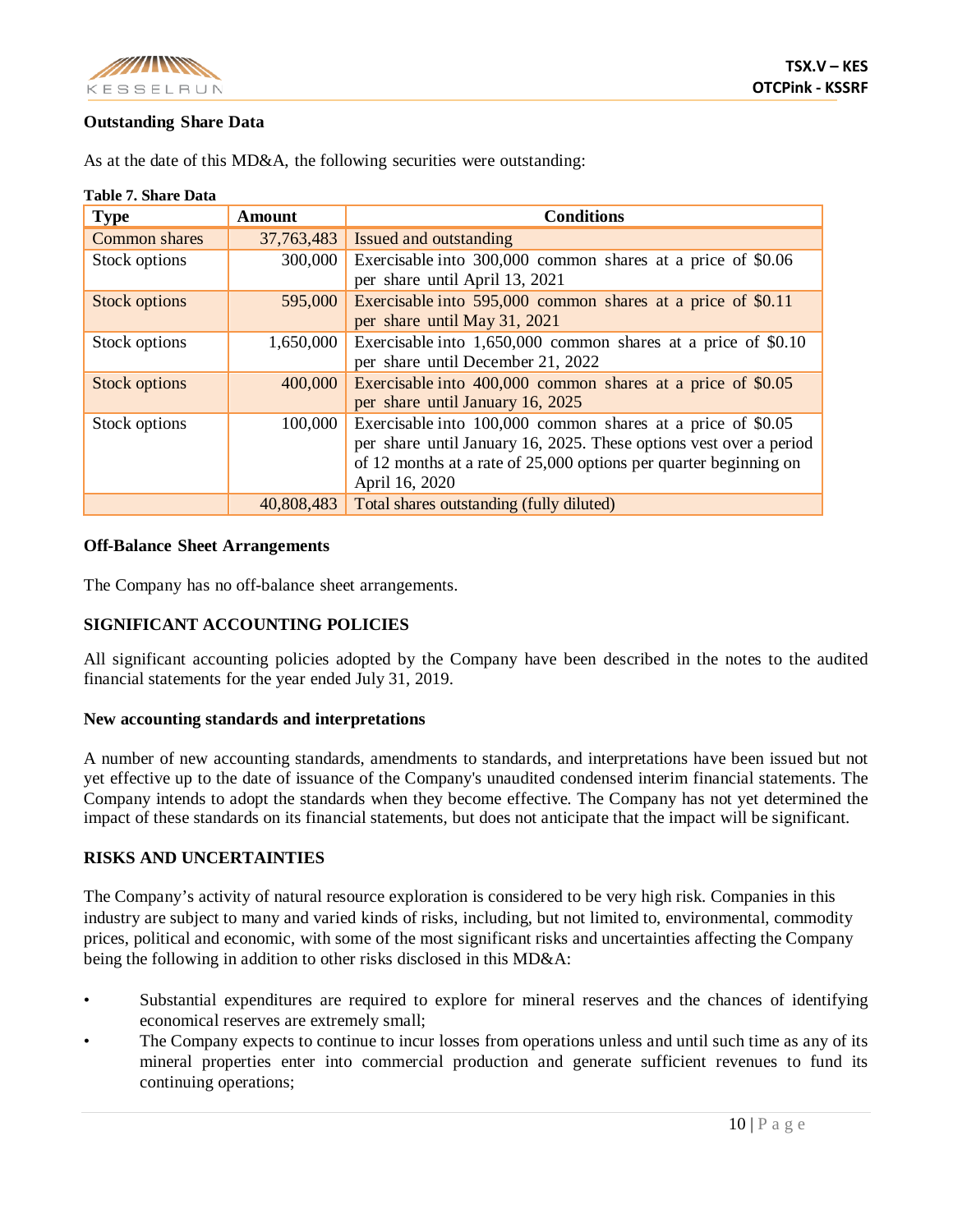

- The junior resource market, where the Company raises funds, is extremely volatile and there is no guarantee that the Company will be able to raise funds as and when required;
- Although the Company has taken steps to verify title to the mineral properties in which it has an interest, there is no guarantee that the properties will not be subject to title disputes or undetected defects; and
- The Company is subject to the laws and regulations relating to environmental matters, including provisions relating to reclamation, discharge of hazardous material and other matters. The Company conducts its exploration activities in compliance with applicable environmental protection legislation and is not aware of any existing environmental problems related to its properties that may cause material liability to the Company.
- The Company is cognizant of the rapid expansion of the COVID-19 pandemic and the resulting global implications. To date, there have been no disruptions to the Company's day-to-day operations. However, the Company cautions that the potential future impact of any restrictions on the Company's operations is currently unknown but could be significant.

#### **Financial Instruments**

#### **Fair value**

Financial instruments measured at fair value are classified into one of three levels in the fair value hierarchy according to the relative reliability of the inputs used to estimate the fair values. The three levels of the fair value hierarchy are:

- Level 1 Unadjusted quoted prices in active markets for identical assets or liabilities;
- Level 2 Inputs other than quoted prices that are observable for the asset or liability, either directly or indirectly; and
- Level 3 Inputs that are not based on observable market data.

The fair value of cash and marketable securities is measured based on level 1 inputs of the fair value hierarchy.

The estimated fair value of financial liabilities approximates their carrying values due to the short-term nature of these instruments.

#### **Capital management**

The Company manages its capital to safeguard the Company's ability to continue as a going concern, to ensure future benefits to stakeholders, and to have sufficient funds on hand for business opportunities as they arise.

The Company considers the items included in share capital as capital. The Company manages the capital structure and makes adjustments to it in the light of changes in economic conditions and the risk characteristics of the underlying assets. In order to maintain or adjust the capital structure, the Company may issue new shares through short-term prospectuses, private placements, sell assets, incur debt, or return capital to shareholders. As at the date of the filing of this MD&A, the Company does not have any debt that is subject to externally imposed capital requirements.

The Company is exposed to various financial instrument risks and assesses the impact and likelihood of this exposure. These risks include liquidity risk, credit risk, and market risk. Where material, these risks are reviewed and monitored by the Board of Directors.